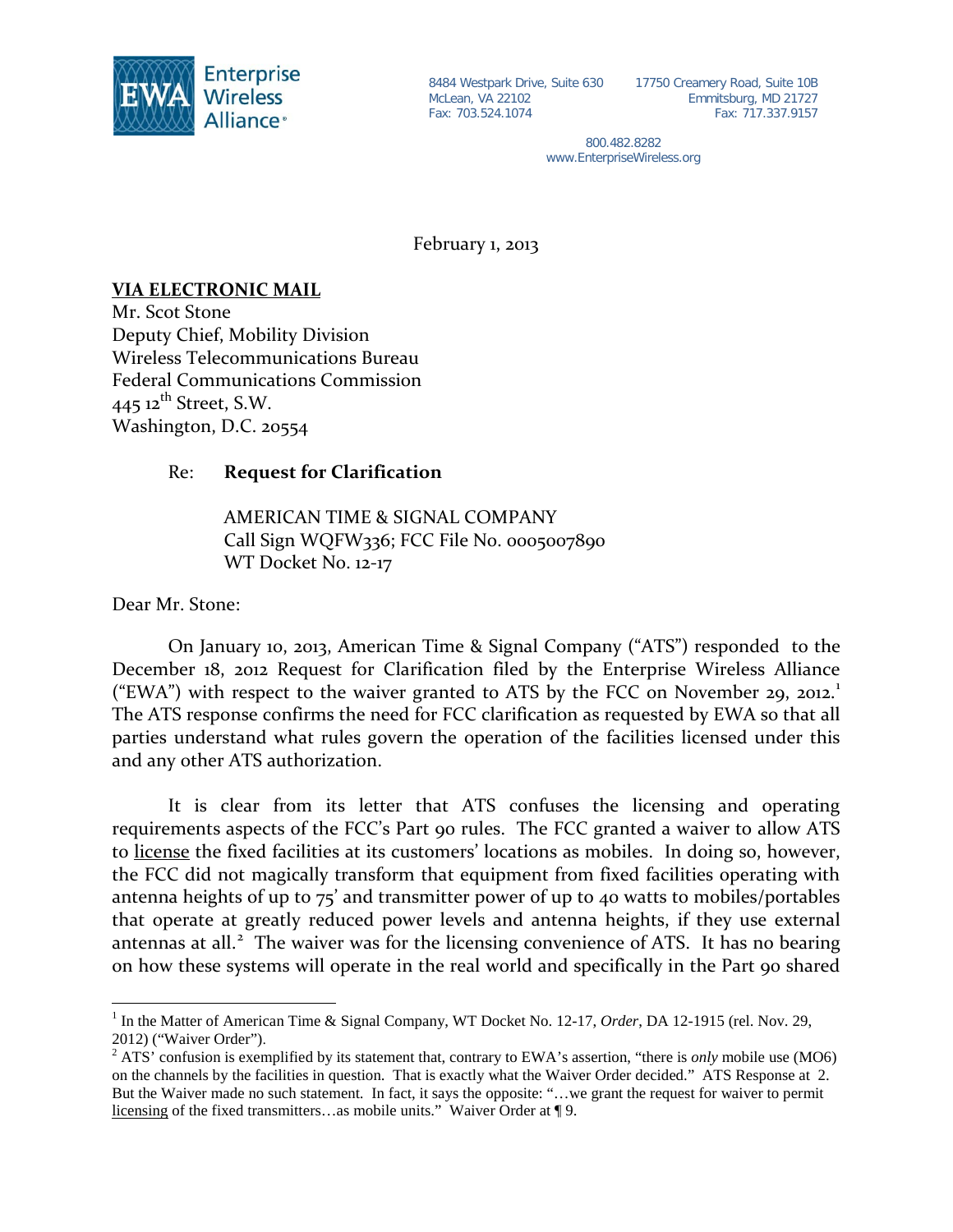Mr. Scot Stone February 1, 2013 Page 2

spectrum environment. It is precisely because ATS sought and the waiver addressed only the licensing aspect of these facilities that the FCC must clarify what operating rules apply to them.

EWA accepts the FCC's decision to allow ATS licensing flexibility with respect to its facilities. However, because these relatively high-site and high-power fixed transmitters will be sharing spectrum with co-channel systems, it is important to ensure that ATS, the FCC's frequency advisory committees, including, but not limited to EWA, and other users all are clear on the "rules of the road" applicable to their operation.

The complexity of the Part 90 operational rules, in large part, is driven by the need to enable disparate systems to co-exist in a primarily shared, primarily voice, primarily base/mobile spectrum environment. The fundamental mechanism for doing so is the requirement to monitor before transmitting on shared channels.<sup>[3](#page-1-0)</sup> The operating rules in Section 90.235 govern fixed, non-voice facilities that do not have monitoring capability and are intended to prevent transmitters from monopolizing the capacity of a channel, including by inadvertently getting stuck in an "on" mode. These very specific operating restrictions apply even though this fixed use is secondary to the licensee's primary mobile operations, which are subject to normal monitoring requirements.

EWA requested clarification because the ATS system is neither fish nor fowl. It is licensed as mobile, but its operations consist entirely of fixed, non-voice transmissions that seemingly mirror systems subject to the requirements of Section 90.235. EWA is encouraged by ATS' statement that "Nothing in the Waiver Order relieves ATS of its obligation to share its licensed frequencies under Section 90.403(e) on the same basis as any other Part 90 licensee."<sup>[4](#page-1-1)</sup> This is the first indication from ATS that its equipment is designed with some type of automatic monitoring capability that prevents the transmitters from sending data in the presence of a co-channel signal.<sup>[5](#page-1-2)</sup> EWA asks the FCC to confirm that this equipment has that automatic capability with design parameters appropriate for avoiding interference. ATS' statement also means that it is not claiming a protected service area for its customers' locations, since monitoring would not be required in that event.<sup>[6](#page-1-3)</sup>

 $3$  47 C.F.R. §90.403(e).

<span id="page-1-1"></span><span id="page-1-0"></span><sup>&</sup>lt;sup>4</sup> ATS Response at 2.

<span id="page-1-2"></span><sup>&</sup>lt;sup>5</sup> EWA assumes ATS' statement is not meant to suggest that there is a person at each customer facility who monitors the frequency before each and every transmission from each system controller, although that also would satisfy the FCC's monitoring requirements.

<span id="page-1-3"></span><sup>6</sup> ATS' comments regarding EWA's understanding of Section 90.187(b) are baffling. EWA is fully familiar with that provision and coordinates systems every day taking its requirements into account. ATS' reference to the loading standards of Section 90.313 suggests that ATS itself needs a refresher in Part 90 licensing. Section 90.313 applies only to systems operating on 470-512 MHz frequencies, not the frequencies being used by ATS.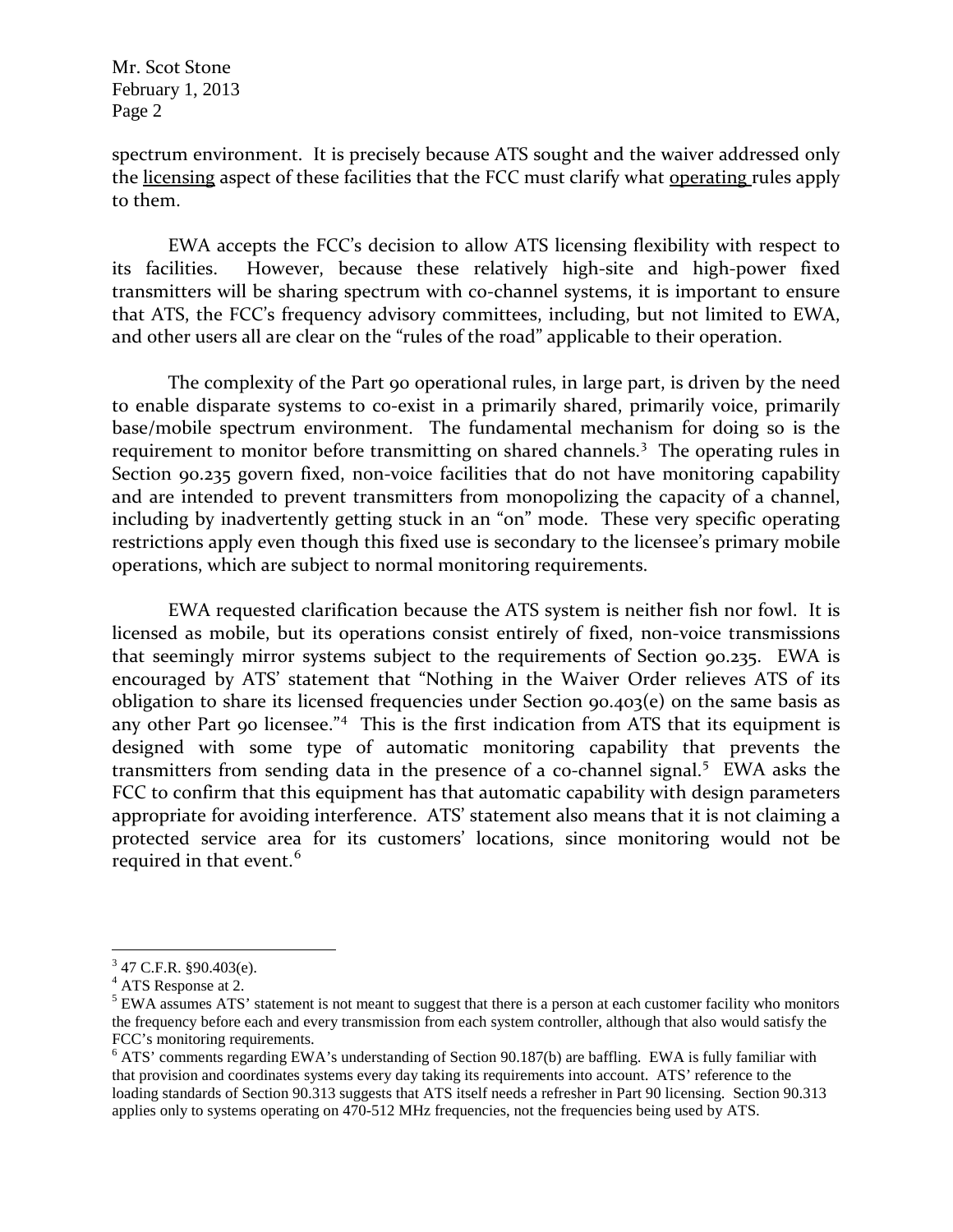Mr. Scot Stone February 1, 2013 Page 3

Even then, however, EWA believes the FCC should clarify whether ATS' operations should be treated as primary or secondary for coordination purposes. For the most part, fixed operations are considered secondary on Part 90 base/mobile channels such as those used by ATS. ATS' reliance on the licensing status of its facilities, in EWA's opinion, is not determinative of this classification since, as noted above, the Waiver Order did not change the functional capabilities of the transmitters in question. Provided the FCC satisfies itself as to the monitoring capability ATS now professes its equipment to have, and also ensures that there are automatic protections against unintentional continuous operation, primary status may be appropriate.

Finally, EWA is intrigued by ATS' statement that EWA is incorrect in its presumption that the Waiver Order authorized ATS to hold the license for equipment it installs and maintains for its customers. Since ATS neglected to mention in what way EWA's premise allegedly is incorrect, it is not possible to respond to that claim. As for ATS' position that this issue has "implications far beyond the scope of ATS' waiver request and the determinations made in the Waiver Order,"[7](#page-2-0) EWA must disagree. The Waiver Order allows ATS to hold the license for equipment it sells to customers, equipment that operates fromt those customers' locations and, from all appearances, is not under the control of ATS as control historically has been understood in Part 90. It is because the FCC determined that ATS was the proper licensee for those facilities that EWA has asked what the implications are for other potential equipment vendor/applicants. That Pandora's Box was opened in the Waiver Order and the industry needs to understand precisely what was intended by the Commission.

Sincerely,  $\left\{\begin{array}{c} \lambda \\ m \lambda \end{array}\right.$  Mark E. Crosby President/CEO

cc: ATS (via U.S. mail) Kenneth Hardman, Esq. (via electronic mail and U.S. mail)

<span id="page-2-0"></span> $<sup>7</sup>$  ATS Response at 3.</sup>